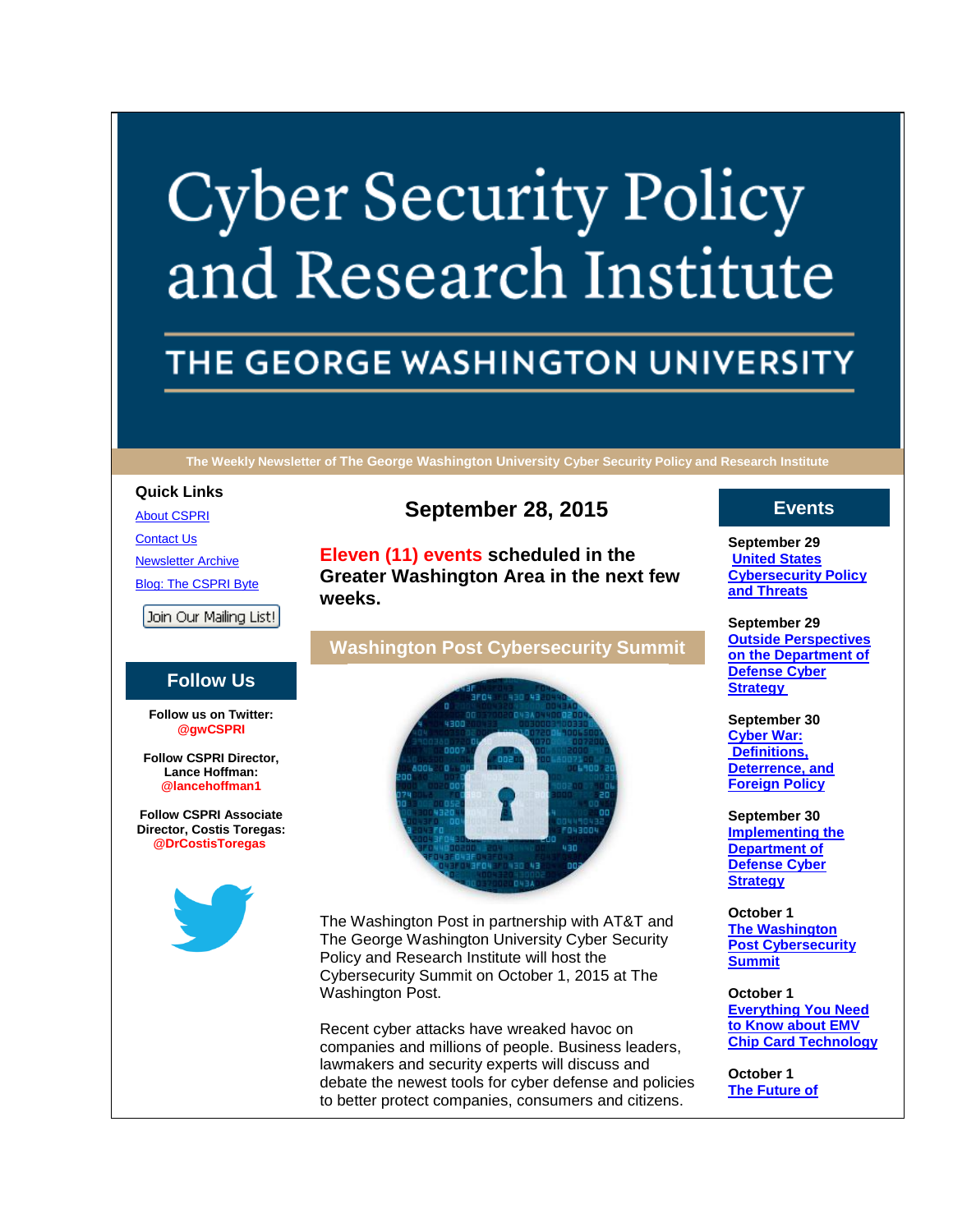**Location:**

The Washington Post 1150 15th Street NW Washington, DC 20071

**Time:** 8:30 AM - 11:30 AM

Reserve your seat by clicking **[here.](https://www.cvent.com/events/cybersecurity-summit/registration-f4b18885c0974f609afb6c0d192f8181.aspx)**

### **Cyber Security Policy News**

#### **Update: US and China cyber talks**

The U.S. and China made progress in talks on curbing cyber espionage last week, reportedly hashing out an agreement by Chinese President Xi Jinping and President Obama. "During Friday's press conference, Obama noted that cybersecurity has been a matter of "serious discussion" between himself and Xi for more than two years, since their bilateral meeting at Sunnylands in California," The National Journal [writes.](http://www.nationaljournal.com/s/73870/president-obama-chinese-president-xi-jinping-announce-cybersecurity-agreement?mref=landing-list) "Though he believes they've made 'significant progress' in figuring out how U.S. and Chinese law enforcement will work together to fight cybercrime, 'the question now is, are words followed by actions?' The president said his administration will be 'watching carefully' to determine the answer to that query. Obama said Xi told him he cannot 'guarantee' the good behavior of all of his citizens, just as Obama can't promise good behavior from all Americans."

Not everyone is convinced the pact will make much of a difference in the status quo. According to **The Hill**, while at least six members of Congress - Democrats and Republicans - used the phase "step forward" or "first step" to describe the accord, "those same members also said they were "skeptical" that China would adhere to its promise and vowed to closely oversee the agreement's implementation.

Many news publications weighed in on the accord, some supportive and others dismissive. The Wall Street Journ[alsnubbed](http://www.wsj.com/articles/the-obama-xi-cyber-mirage-1443387248) the accord as a "mirage" that is full of promises but offers no enforcement. The Christian Science Monitor hailed the deal, saying while President Xi Jinping's public rejection of cyberattacks for commercial espionage has been widely panned, "the deal between Washington and Beijing gives the US a much stronger hand to confront China over its actions in the digital realm." Read more [here.](http://www.csmonitor.com/World/Passcode/Passcode-Voices/2015/0925/Opinion-Even-if-flawed-cybertheft-deal-with-China-a-win-for-Obama)

#### **Cyberspying on Iran**

Many have charged that the United States doesn't exactly hold the moral high ground when it comes to cyberspying on other nations. According to a top secret document reportedl[yobtained](http://www.nbcnews.com/news/us-news/secret-document-shows-nsa-spied-iran-un-delegation-new-york-n431861)  [by NBC News,](http://www.nbcnews.com/news/us-news/secret-document-shows-nsa-spied-iran-un-delegation-new-york-n431861) an NSA operation against Iran's U.N. delegation to the United States illustrates just how extensive this electronic surveillance can be. "The document shows the U.S. bugged the hotel rooms and phones of then-Iranian President Mahmoud Ahmadinejad and his entire 143-member delegation in 2007, listening to thousands of conversations and learning the 'social networks' of Iran's leadership," NBC reported. "The NSA will

**America's Cyber Strategy**

**October 1-2 [Best Practices in](http://www.cspri.seas.gwu.edu/event-descriptions)  [Cyber Supply Chain](http://www.cspri.seas.gwu.edu/event-descriptions)  [Risk Management](http://www.cspri.seas.gwu.edu/event-descriptions)**

**October 2 [Conference on](http://www.cspri.seas.gwu.edu/event-descriptions)  [Systems Engineering](http://www.cspri.seas.gwu.edu/event-descriptions)  [Management &](http://www.cspri.seas.gwu.edu/event-descriptions)  [Innovation](http://www.cspri.seas.gwu.edu/event-descriptions)**

**October 5-6 [ACFCS Cyber](http://www.cspri.seas.gwu.edu/event-descriptions)  [Financial Crime](http://www.cspri.seas.gwu.edu/event-descriptions)  [Summit](http://www.cspri.seas.gwu.edu/event-descriptions)**

**October 16-18 [BSides DC](http://www.cspri.seas.gwu.edu/event-descriptions)  [Conference](http://www.cspri.seas.gwu.edu/event-descriptions)**

|  |  | $\begin{array}{c} \circ \circ \circ \circ \circ \circ \circ \end{array}$ |  |
|--|--|--------------------------------------------------------------------------|--|
|  |  |                                                                          |  |
|  |  |                                                                          |  |
|  |  |                                                                          |  |

**Click [here](http://www.cspri.seas.gwu.edu/event-descriptions/) for detailed descriptions**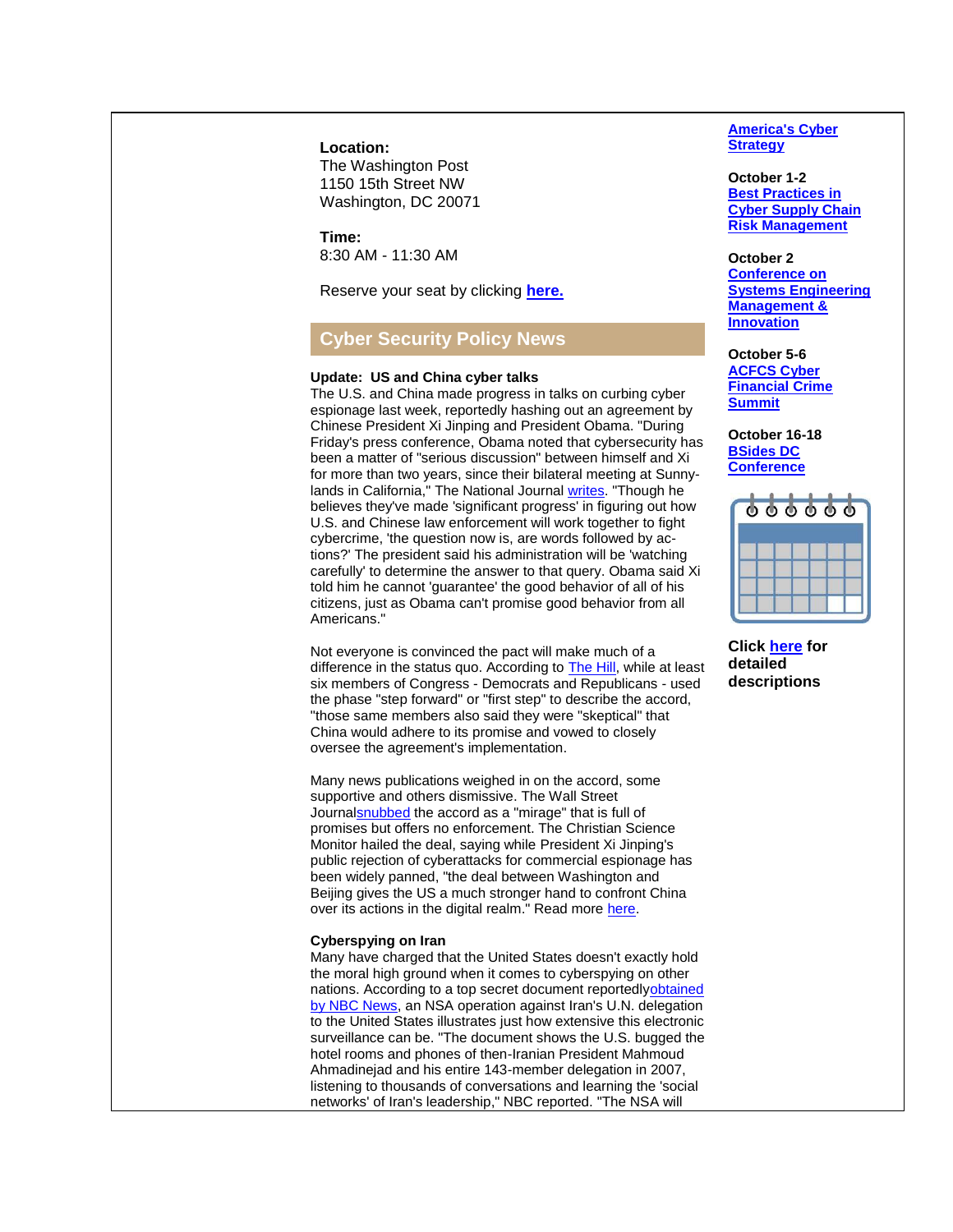probably spy on foreign leaders like Iranian President Hassan Rouhani during the UN General Assembly in New York this week, applying a "full court press" that includes intercepting cellphone calls and bugging hotel rooms.

#### **A cyber education for the US government**

Because so many cyberespionage campaigns begin with a malware-laden or phishing email, security experts across the federal government are working hard to educate federal employees on the dangers of responding to such missives. Now, the Department of Homeland Security's top information security chief says the government should pull the security clearances of any federal employees who fail real-time phishing awareness tests conducted against government workers. DefenseOne explains how Paul Beckman, the Department of Homeland security's chief information security officer, sends his own emails designed to mimic phishing attempts to staff members to see who falls for the scam. "Beckman said he wants to start discussions with DHS' chief security officer who's responsible for overall personnel security - about incorporating employees' susceptibility to phishing in broader evaluations of their fitness to handle sensitive information," DefenseOne's Jack Moore [writes.](http://www.defenseone.com/management/2015/09/should-hacked-feds-lose-security-clearance/121493/) "Someone who fails every single phishing campaign in the world should not be holding a TS SCI with the federal government," Beckman was quoted as saying.

#### **Update: Foreign Intelligence Surveillance Court**

-The shadowy Foreign Intelligence Surveillance Court has appointed its first "friend of the court" (amici curiae) to add an outsider's perspective to the highly secretive process of approving surveillance requests from the government, according to The Intercept. "Preston Burton, a [criminal defense](http://poeburton.com/preston-burton-biography.html)  [attorney](http://poeburton.com/preston-burton-biography.html) known for his work with accused spies, is the first of at least five amici curiae the court must appoint due to a [provision](https://www.lawfareblog.com/so-what-does-usa-freedom-act-do-anyway) in the USA Freedom Act, the surveillance-reform legislative package passed in June," [writes](https://theintercept.com/2015/09/25/secret-surveillance-court-picks-first-outsider-get-look/) Jenna McLaughlin.

#### **Volkswagen: software allowed for incorrect emission numbers**

-Volkswagen made international headlines and lost billions in market capitalization last week when it was revealed that the company has been using specialized software to cheat on pollution emission standards for years. But investigative reporter Bob Sullivan argues that the real problem here is the hacking of Volkswagen customers who favored the brand name cars because they claimed to be so advanced in controlling emissions. "Volkswagen allegedly misled consumers by using software to trick emissions testsing procedures," Sullivan [writes.](https://bobsullivan.net/cybercrime/privacy/volkswagen-software-tricked-emissions-tests-feds-say-hacking-of-customers-is-the-real-problem/) "Full emissions controls were turned on during tests, but otherwise off during normal driving. While this alleged evasion of environmental law deserves vigorous prosecution, I keep wondering how consumers will be made whole. After all, their cars' performance was artificially improved by the software, and when recalls are complete, owners' cars will be degraded."

#### **About this Newsletter**

This newsletter is a weekly summary of events related to cyber security policy and research, with a special focus on developments and *events in the Washington, DC area. It is published by the Cyber Security Policy and Research Institute (CSPRI) of the George*  Washington University. CSPRI is a center for GW and the Washington area that promotes technical research and policy analysis of